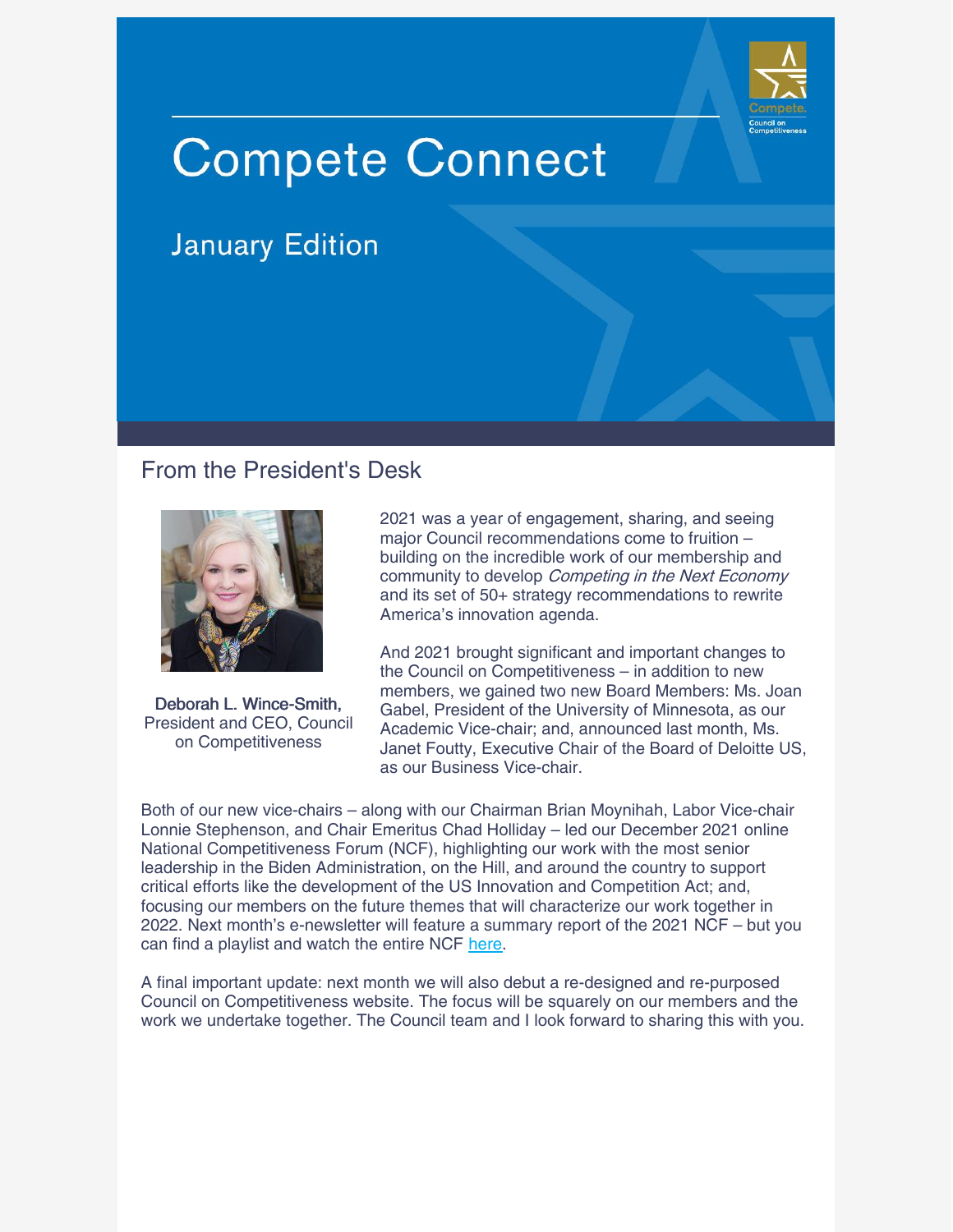

## **News**

#### The Council Elects a New Business Vice-Chair, Ms. Janet Foutty, Executive Chair of the Board, Deloitte US

Ms. Foutty – building on more than a decade of deep policy research between the Council and Deloitte, the largest professional services organization in the United States – will join Council Chairman Brian Moynihan to help shape the Council's agenda for growth, diversity, and inclusive prosperity.



"I am honored to take on this expanded role on the Council on Competitiveness Board and represent its incredible group of leaders from business," said Foutty. "A workforce with humanity, creativity, and innovation at the core can contribute greatly to society and we need leadership that can accelerate equitable access to education and skills development."

Ms. Janet Foutty, Council Business Vice-chair Executive Chair of the Board, Deloitte

Deborah Wince-Smith notes, "Janet shares with her fellow board members a distinctive vision for the Council. Janet and Deloitte have been longstanding collaborators with the Council, helping us develop and deliver cutting-edge policy research. We look forward to building on and expanding this relationship, engaging the broad Council membership base."

To find out more, [email](mailto:cevans@compete.org) EVP Chad Evans.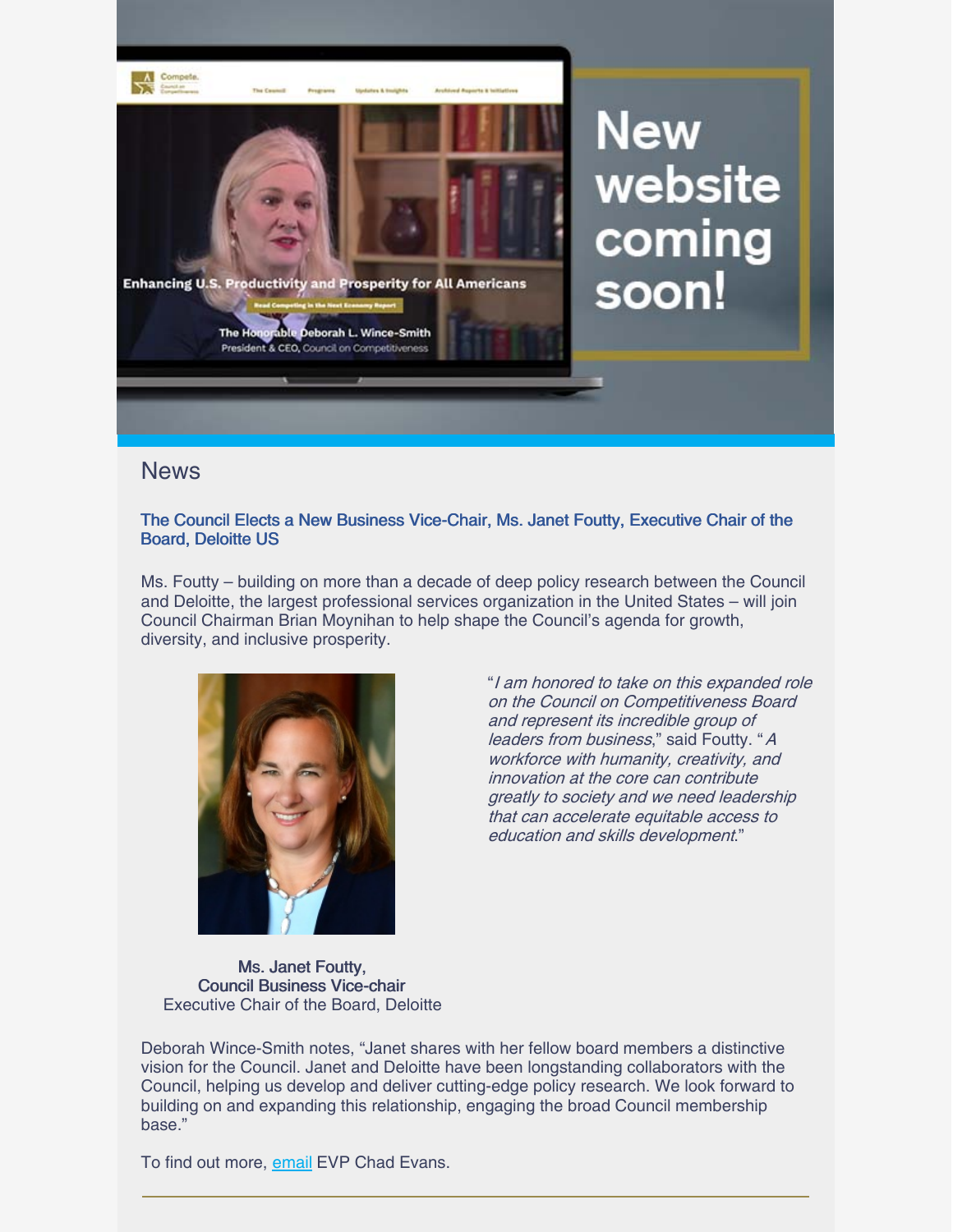#### National Competitiveness Forum 2021

The Council hosted its annual National Competitiveness Forum (NCF) on December 16, 2021. The virtual event featured an array of distinctive leaders from industry, academia, the national labs, and labor. In addition, keynotes from Secretary of Energy Jennifer Granholm, Secretary of Commerce Gina Raimondo, and Minnesota Senator Amy Klobuchar provided deep insights, and reflected the Council's engagement with the current administration and Hill leadership.

The NCF, led by Council Chairman Brian Moynihan, Chairman and CEO, Bank of America, focused on future-defining issues that will be at the heart of the Council's 2022 agenda – some of which emerged from the findings of the Council's flagship "National Commission on Innovation and Competitiveness Frontiers." Wide-ranging and provocative discussions centered on the nexus of sustainability, energy, food and water; the challenges and opportunities inherent in solving for the future skills and work imperatives; the transforming regional, national and global landscape for advanced research; the implications of a growing "silver tsunami" and the productivity imperative for healthier and longer lifespans; and, the power of regions in turbocharging national innovation capacity and capability.

Next month's e-newsletter will link to a summary report of the 2021 NCF. To watch the 2021 NCF, click [here](https://www.youtube.com/playlist?list=PLTju9Lel15_7Q6Va7PiHvSpEzmQWyCb2Z).



To find out more, [email](mailto:cevans@compete.org) EVP Chad Evans.

## Council Insight

In light of the projected deficit of skilled workers for the United States, education in key disciplines – such as STEM education – must become a higher priority for the country. The Council's National Commission has highlighted the importance of engaging early in the K-12 pipeline to encourage students to pursue studies that will support future careers. The latest National Science Foundation *Science and Engineering Indicators* reinforces this recommendation and further highlights existing inequities in access to the educational opportunities that will be at the heart of future success. The report's data suggest the United States needs to increase efforts nearly to double the numbers of women in STEM disciplines, and significantly increase the number of Hispanics and African Americans in these disciplines (see figure).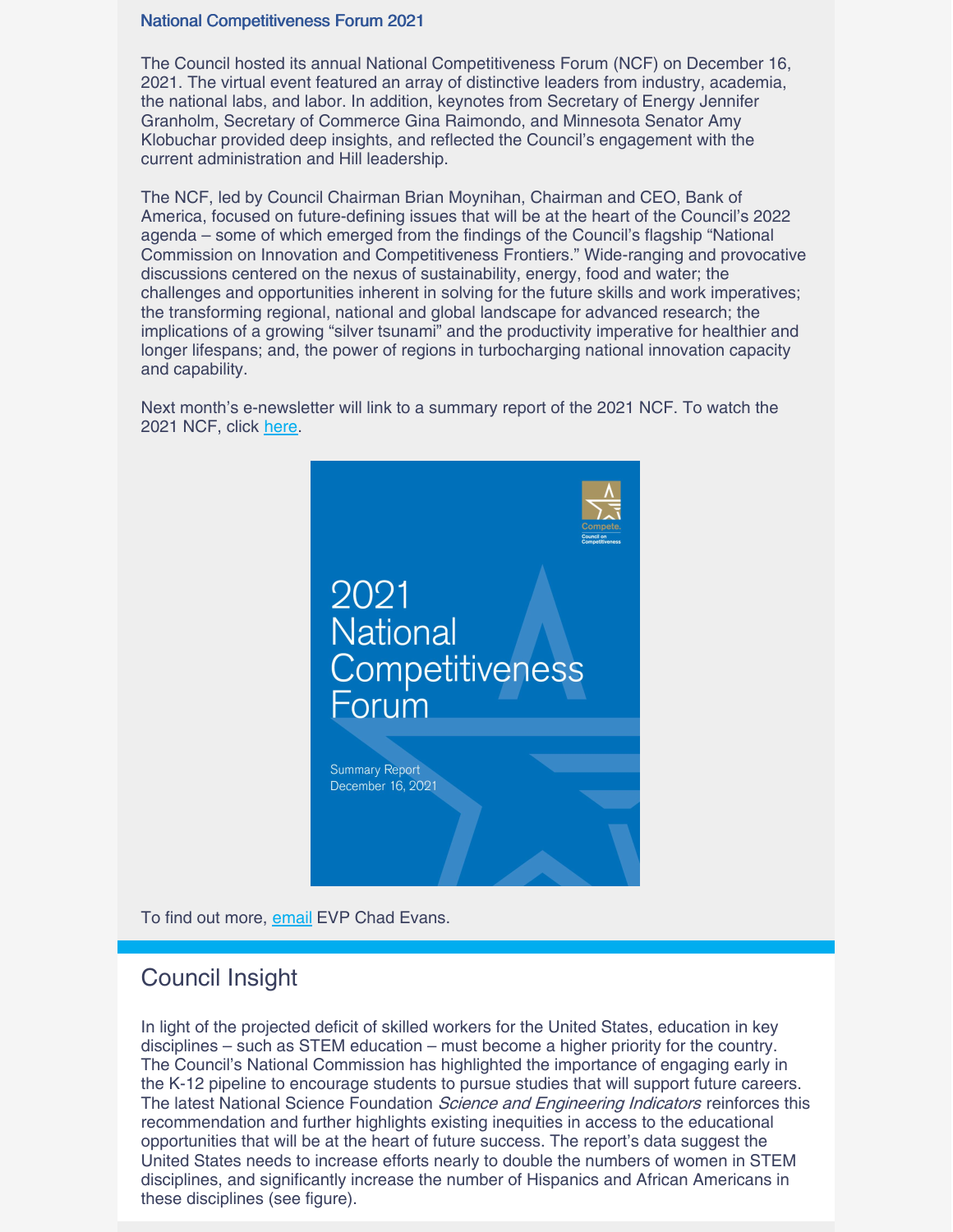Missing Millions: Faster Progress in Increasing Diversity Needed to Reduce Significant Talent Gap



## Member Spotlight

Council on Competitiveness National Commissioner and Western New England University President Dr. Robert Johnson envisions a "New Traditional University"



Dr. Robert E. Johnson, President, Western New England University

Given the reality of changing employee expectations and evolving skill profiles for the jobs of the future, universities are confronting the challenge and creating opportunities around building the nation's next generation of adaptable and flexible talent. Dr. Johnson, reflecting on these imperatives, shared his concept of the "new traditional university" with University Business, a digital magazine, as part of the publication's President Series, which highlights unique leadership perspectives from top US university presidents.

"(The new traditional university) embraces the possibilities of the future through a transformative, dynamic and innovative institutional model that really empowers agile and adaptive learners," he says. "It gives them the ability to navigate change and disruption while achieving professional success and creating value in a global society. It prepares learners and earners for the future of work and jobs that do not yet exist. If we don't do that, they will not be ready."

Read more [here](https://universitybusiness.com/president-series-what-is-a-new-traditional-university-and-why-is-the-vision-so-vital/).

Kansas State University launches Economic Prosperity Plan, projected to add thousands of jobs and billions of dollars into the Kansas economy

By leveraging Kansas State's strengths in four key areas – food and agriculture systems innovation, digital agriculture and advanced analytics, biosecurity and biodefense, and extension and outreach – the university projects the creation of 3,000 jobs and \$3 billion in additional investments in the next 10 years. "This new initiative will allow K-State to truly [demonstrate](https://em-ui.constantcontact.com/em-ui/em/page/em-ui/email#) the value that universities provide to local, state and national economies through job growth and job creation, as well as retaining and attracting talent in the state," notes David Rosowsky, Vice President for Research.

In his 2021 National Competitiveness Forum conversation, Kansas State University President Gen. Dick Myers also discussed the university's impact on local and regional economic development. Read more about KSU's Economic Prosperity Plan [here](https://www.k-state.edu/research/economic-prosperity/) and watch the NCF discussion with former KSU President Dick Myers [here](https://www.youtube.com/watch?v=w2SDSJrrFTM&list=PLTju9Lel15_7Q6Va7PiHvSpEzmQWyCb2Z&index=12).

Dr. James Weyhenmeyer, Vice President of Research and Economic Development at Auburn University, outlines the core element of creating an innovative and entrepreneurial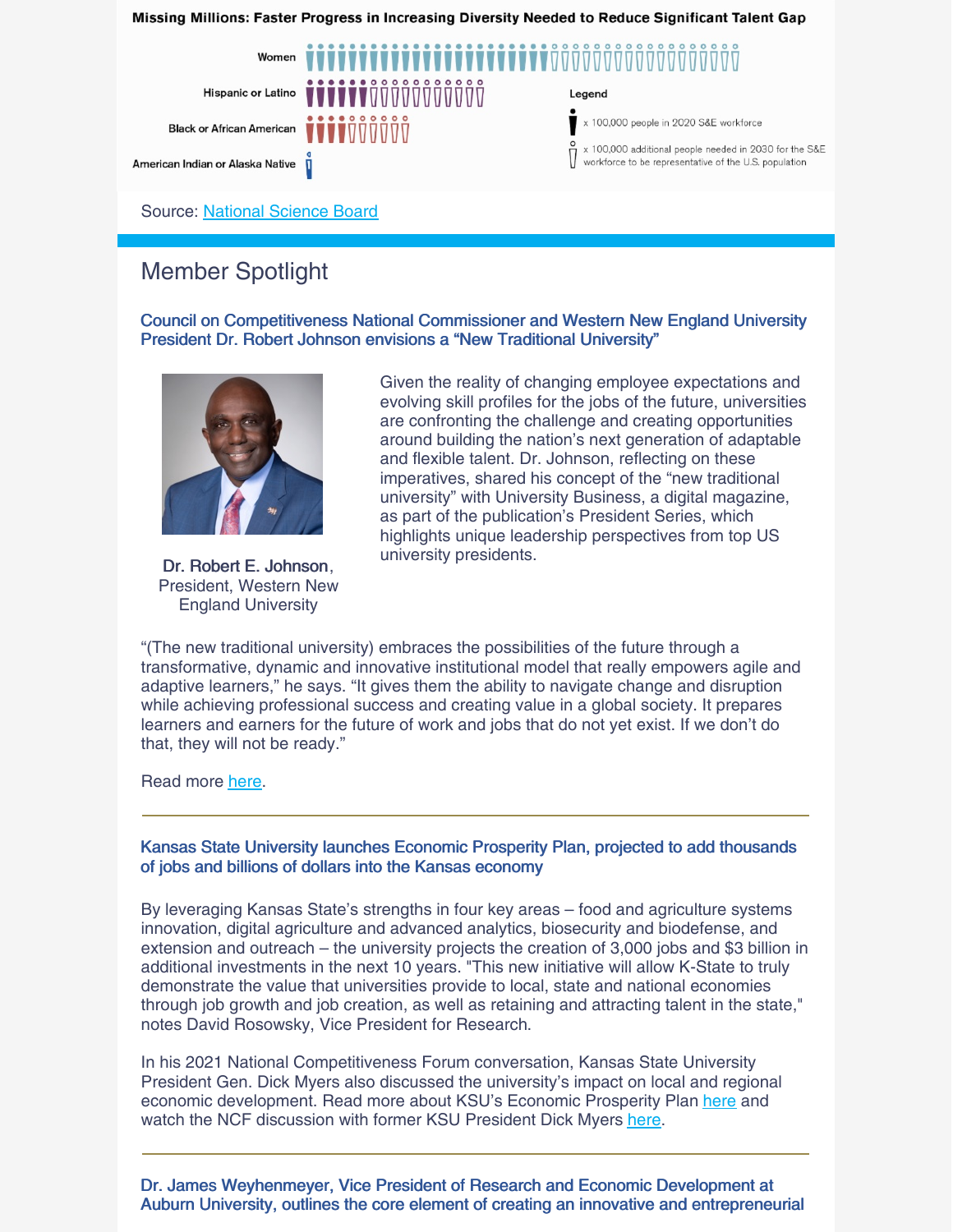#### ecosystem



Dr. James Weyhenmeyer, Vice President of Research and Economic Development, Auburn University

Dr. James Weyhenmeyer, a long-standing member of the Council's "Technology Leadership & Strategy Initiative," shared in a recent article the foundations for how Auburn University is creating a fruitful entrepreneurial environment: by developing The [Park](http://thepark.auburn.edu/).

The Park – leveraging an inclusive and welcoming atmosphere, coupled with a collaborative research space connecting colleagues across disciplines – is designed to convene faculty, students, and staff to tackle challenges

posed by both the private and public sectors.

To read more about The Park's strategy to recruit and retain top talent with state-of-the-art facilities, top-innovative physical infrastructure, and a streamlined organizational structure, click [here](https://www.bizjournals.com/birmingham/inno/stories/partner-content/2021/11/30/building-a-successful-entrepreneurial-ecosystem.html).

#### Dr. Taylor Eighmy, President of the University of Texas at San Antonio (UTSA), shares insights on how the university has adjusted to the pandemic and the vision ahead

In a recent interview with Capital Analytics Associates, Dr. Eighmy discussed UTSA's adjustments to Covid-19 challenges, student enjoyment of flexible learning solutions, both virtual and experiential; the university's mission to increase diversity; and the university's strategy to contribute to robust and responsible economic growth for the San Antonio metro area and Texas.

"Our greatest challenge is advancing the production of workforce talent and creating an economy that fosters job growth, allowing our young people to remain and thrive within the region," said Dr. Eighmy. "We're all born with the same potential but are not afforded the same opportunities. Education addresses that inequity  $-$  it is the greatest equalizer there is. The local business community is united on our path, and there's an exciting, harmonious convergence taking place."



Dr. Taylor Eighmy, President, University of Texas at San Antonio (UTSA)

Dr. Eighmy discussed the important measures taken by UTSA to advance the region and respond to the national need of more professionals in cybersecurity and engineering: UTSA's National Security [Collaboration](https://nscc.utsa.edu/) Center addresses the projected cybersecurity professionals shortage of 1.8 million for 2022 by advancing research, education and workforce development in collaboration with federal entities, industry leaders and academia, and is further supported by the newly launched School of Data [Science](https://provost.utsa.edu/sds/), building a highly-skilled workforce in cybersecurity, data analytics, business intelligence and digital asset management.

#### Read more [here](https://www.capitalanalyticsassociates.com/spotlight-on-taylor-eighmy-president-the-university-of-texas-at-san-antonio/).

Dr. Al Pisano, Dean of the Jacobs School of Engineering at the University of California San Diego, highlights key opportunities emerging from the G7 Research Compact

> In an article for Science Magazine, Dr. Pisano – who has cochained one of the Council's National Commission working groups – reacts to the first time effort of the national